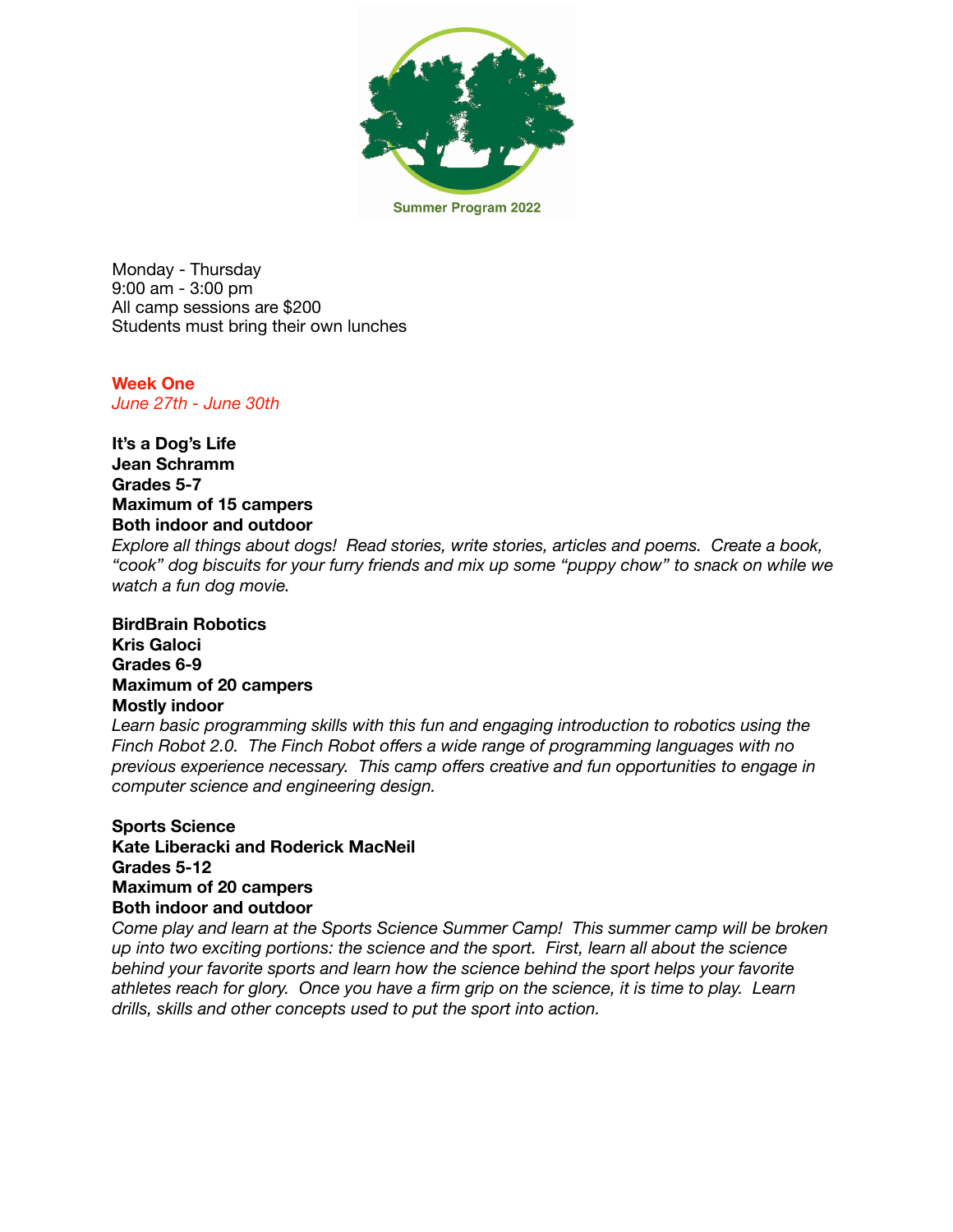**Week Two**  *July 11th - July 14th* 

## **Summer Social Susan Wooton Grades 7-9 Maximum of 15 campers Both indoor and outdoor**

*Have your child spend their days dipping their feet in the river, playing games, and making new friends! This session will be focused on having fun, developing social skills in a safe setting, engaging with like minded peers, and exploring nature.* 

**Sports Science Kate Liberacki and Roderick MacNeil Grades 5-12 Maximum of 20 campers Both indoor and outdoor** 

*Come play and learn at the Sports Science Summer Camp! This summer camp will be broken up into two exciting portions: the science and the sport. First, learn all about the science behind your favorite sports and learn how the science behind the sport helps your favorite athletes reach for glory. Once you have a firm grip on the science, it is time to play. Learn drills, skills and other concepts used to put the sport into action.* 

# **Theatre Camp Nathan DeJong Grades 7-12 Maximum of 20 campers Mostly indoor**

*Come to Theatre Camp and practice a skit made by YOU the campers. We will learn to write a script, create props and costumes, and a perform a play all in under one week!* 

#### **Week Three**  *July 18th - July 21st*

**Underwater Innovator for Girls Kris Galoci Grades 6-9 Maximum of 20 campers Mostly indoor** 

*Underwater Innovator for Girls is an introduction to underwater robotics and coding camp for girls. This camp will give young women an opportunity to learn some basic programming as well as design, build and test and Underwater Remotely Operated Vehicle or U-ROV. Girls will be introduced to coding programs that they can continue to learn independently long after camp is over.*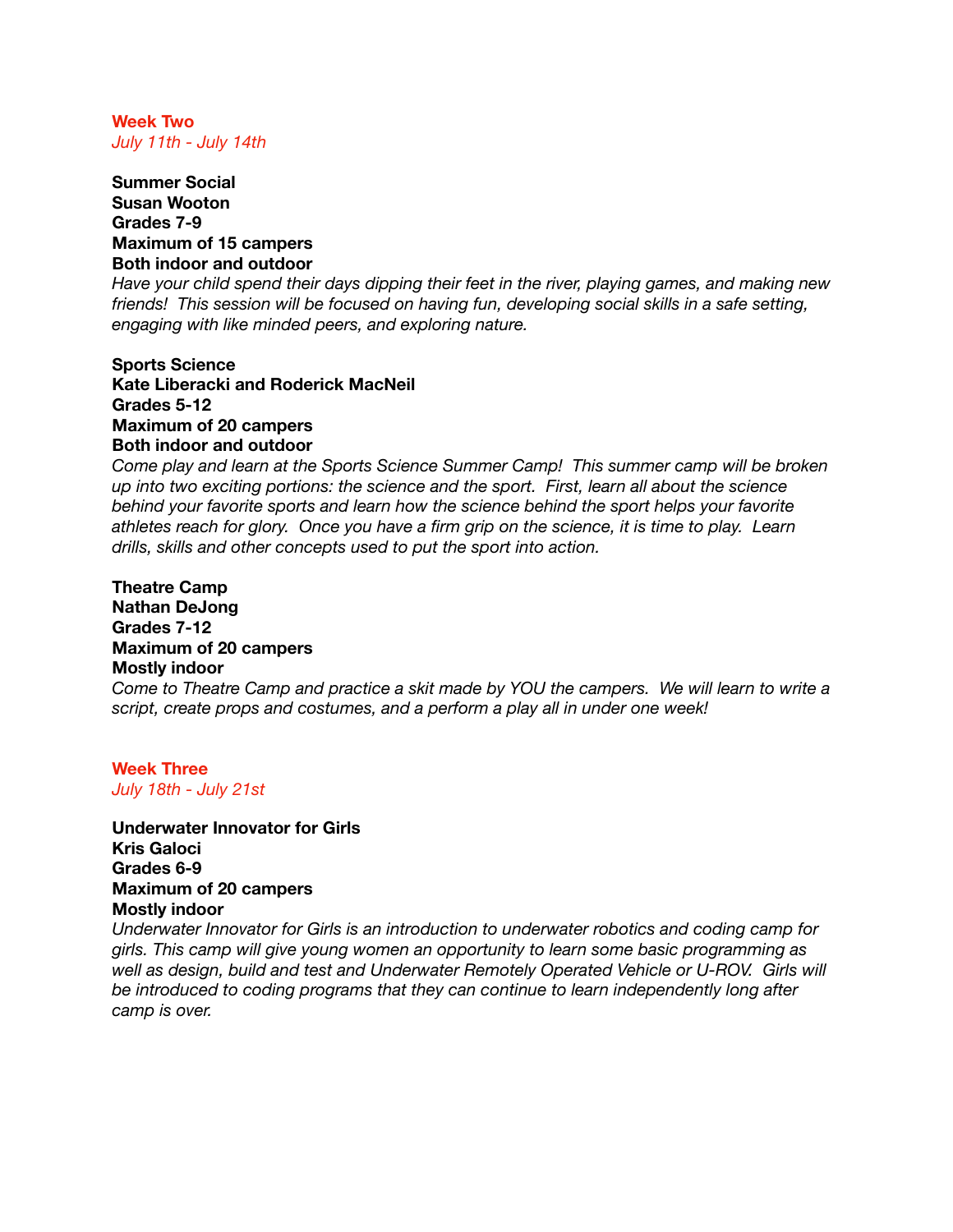#### **Sports and Movies Nathan DeJong Grades 7-12 Maximum of 20 campers Both indoor and outdoor**

*In the morning session, we will be playing two days of flag football and two days of ultimate frisbee. In the afternoon session, we will be watching a different sports movie each day. Movies will be rated PG or PG-13.* 

# **Week Four**  *July 25th - July 28th*

## **Ready, Set, Write! Claire Alexander Grades 7-12 Maximum of 20 campers Both indoor and outdoor**

*Think creative writing, but to the extreme! Think working on a very close deadline, and sometimes also having all the time in the world. During this camp session, we will look at different aspects of writing, and work from challenge to challenge with ingenious ideas and profound thoughts. With your computer or a notebook, we will see just how much we can write and be proud of. The week will end with a publication celebration to showcase all of the works we are proud of!* 

**Creative Arts Kelly Francisco Grades 5-8 Maximum of 20 campers Both indoor and outdoor** 

*Art all ways! This session will focus on Improv, drama, creative writing, and arts and crafts. Help your child retain their reading and writing skills in a fun and engaging environment.* 

## **Week Five**  *August 1st - August 4th*

**Let's Build a Boat to Float! Erin Fitzpatrick Grades 5-7 Maximum of 20 campers Mostly outdoor** 

*We will organize teams and use various materials to build a boat to float on a body of water. We will weight (collectively) our boat load, and try to keep ourselves buoyant after four days o focused building!*